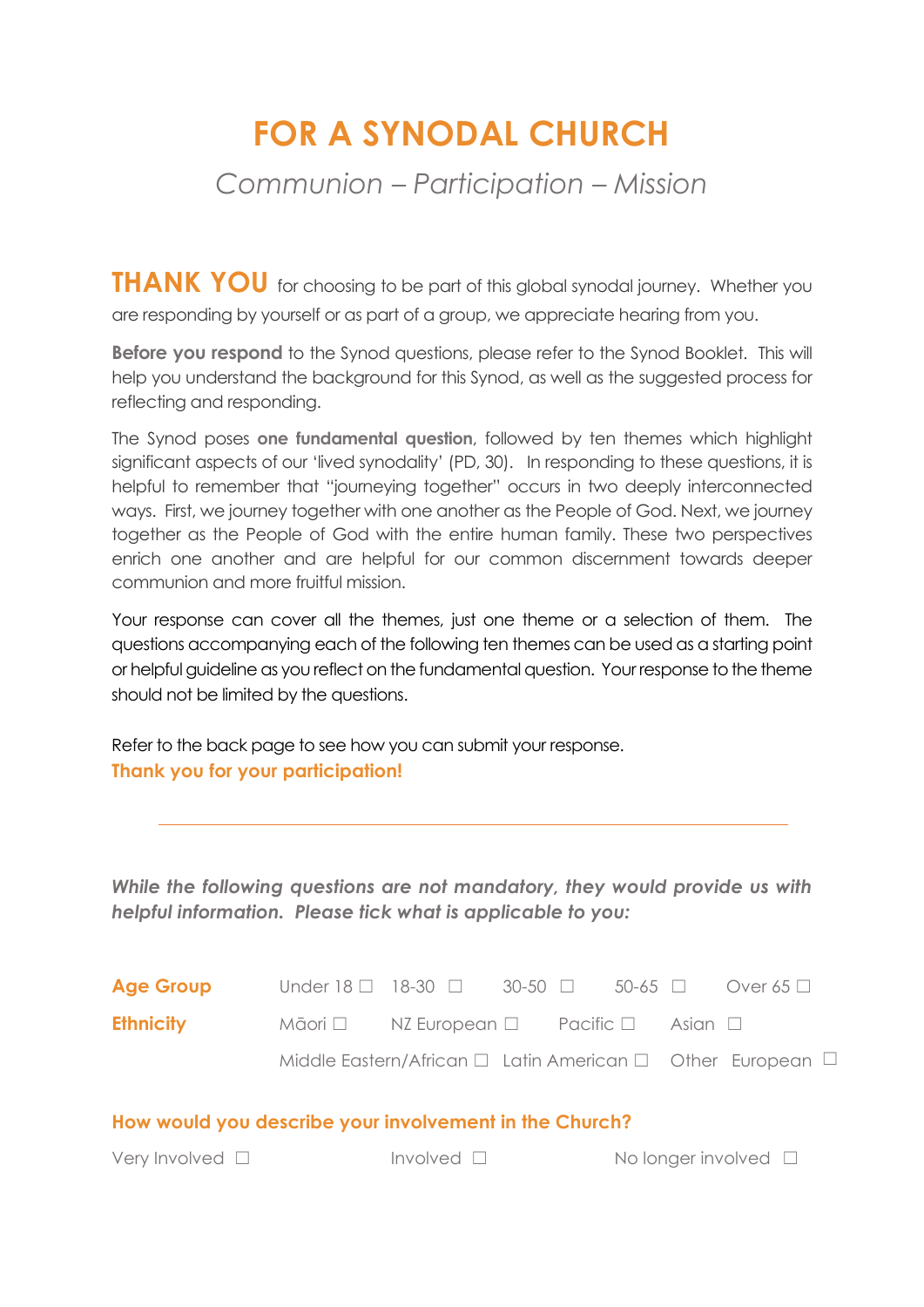# **THE FUNDAMENTAL QUESTION**



The Synod poses the following fundamental question:

*A synodal Church, in announcing the Gospel, "journeys together:" How is this "journeying together" happening today in your particular Church? What steps does the Spirit invite us to take in order to grow in our "journeying together"?* 

#### **In order to respond, we are invited to**

#### a) **RECALL OUR EXPERIENCES***:*

Ask ourselves, what experiences in our local Church come to mind when we talk about journeying together?

#### b) **REREAD THESE EXPERIENCES MORE DEEPLY:**

What joys did they bring? What difficulties and obstacles have they involved? What hurts has the journey involved? What insights have emerged?

#### c) **GATHER THE FRUITS TO SHARE:**

Where, in these experiences, can the Spirit be heard or seen? What is the Spirit asking of us? What are we doing well? What needs to change? What steps do we need to take? Where do we agree? What paths are opening up for us?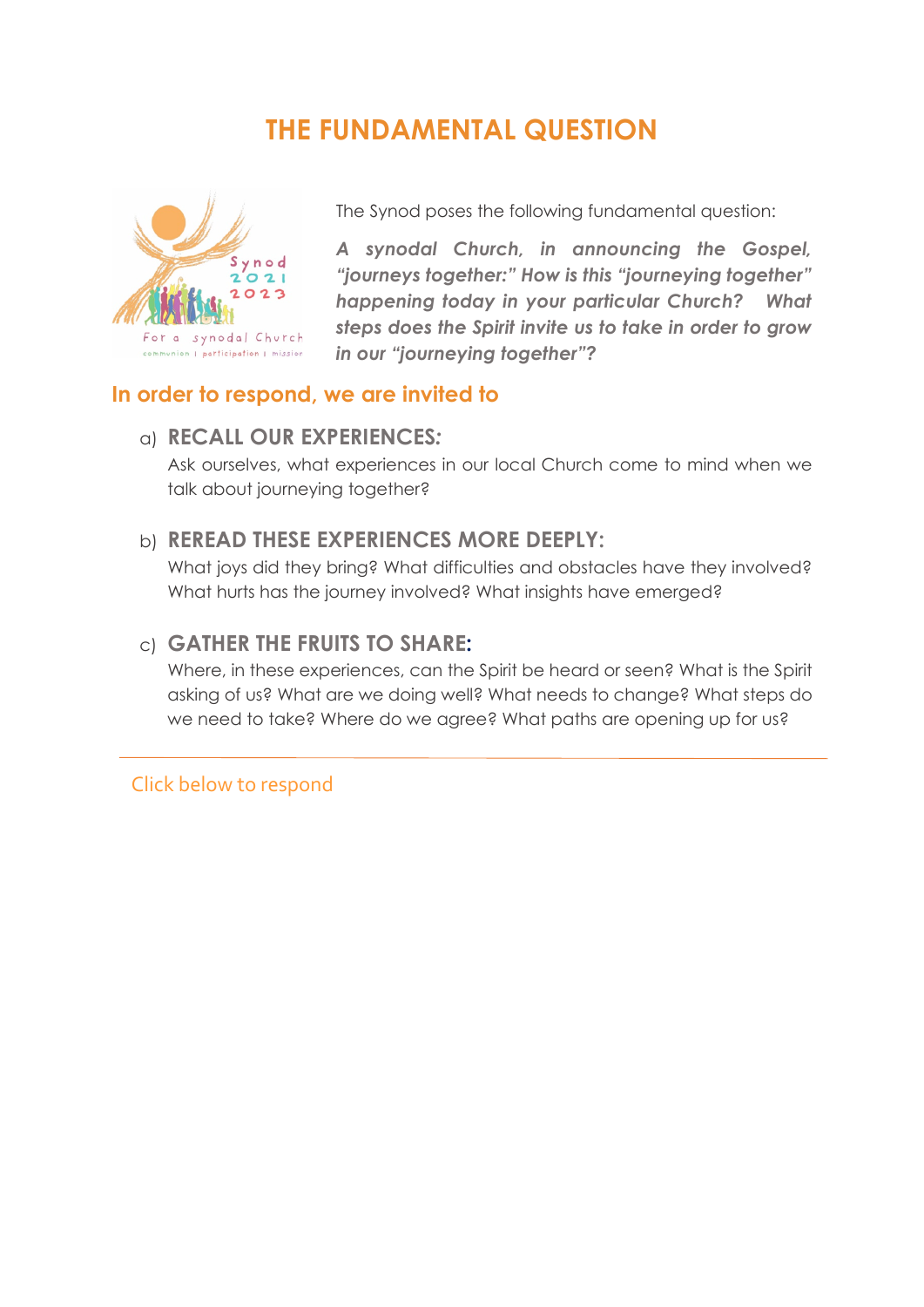# **TEN THEMES OF LIVED SYNODALITY**

*Questions to guide your reflection* 

#### **1. OUR JOURNEYING TOGETHER**

*Jesus wants us to walk together, side by side.*

- *How do you feel we as Catholics are doing at walking side-by-side?*
- *Who do you feel is included / welcome on the church's local journey?*
- *Who is not included or welcomed?*

Click below to respond

## **2. OUR LISTENING**

*Listening is the first step - it requires an open mind and heart, without prejudice.*

- *How good are we Catholics at listening?*
- *Who do we need to listen to more? (Consider women, young people, lay people, those on the margins of society, minority groups, the socially discarded and excluded.)*
- *What stops us from listening more carefully?*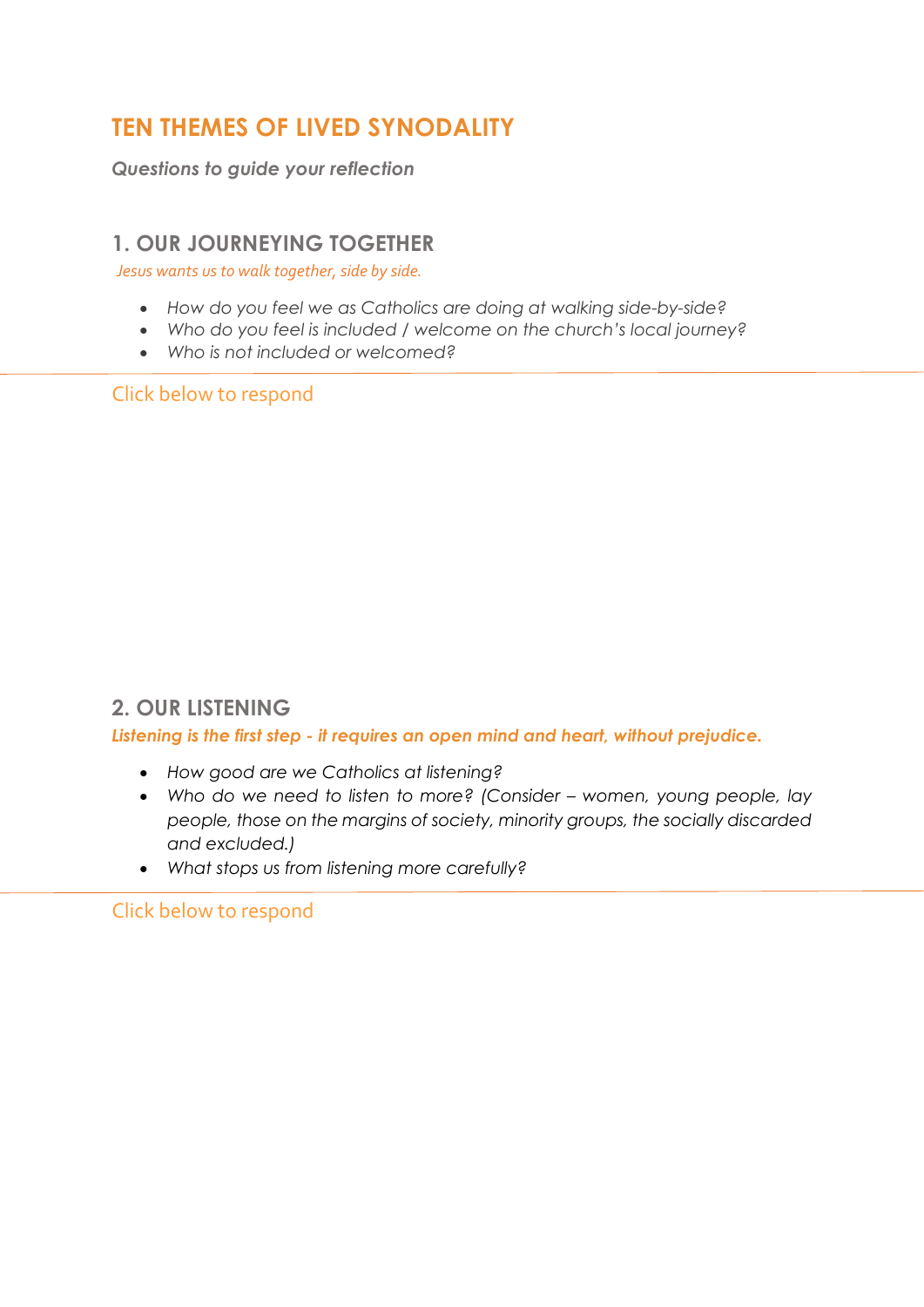#### **3. OUR SPEAKING UP**

#### *Everyone is invited to speak boldly and courageously in freedom, truth, and love.*

- How good are we as Catholics at speaking out in public?
- How do we say what is important to us as Catholics?
- What helps or hinders our public visibility?

Click bellow to respond

## **4. GATHERING**

*For Catholics, 'togetherness' is based on gathering to explore the Gospels (Word) and to break bread (Eucharist).*

- Are our Catholic gatherings achieving their purpose for our people?
- How does our gathering for prayer (including Mass) meet people's needs?
- How do they fail to meet people's needs?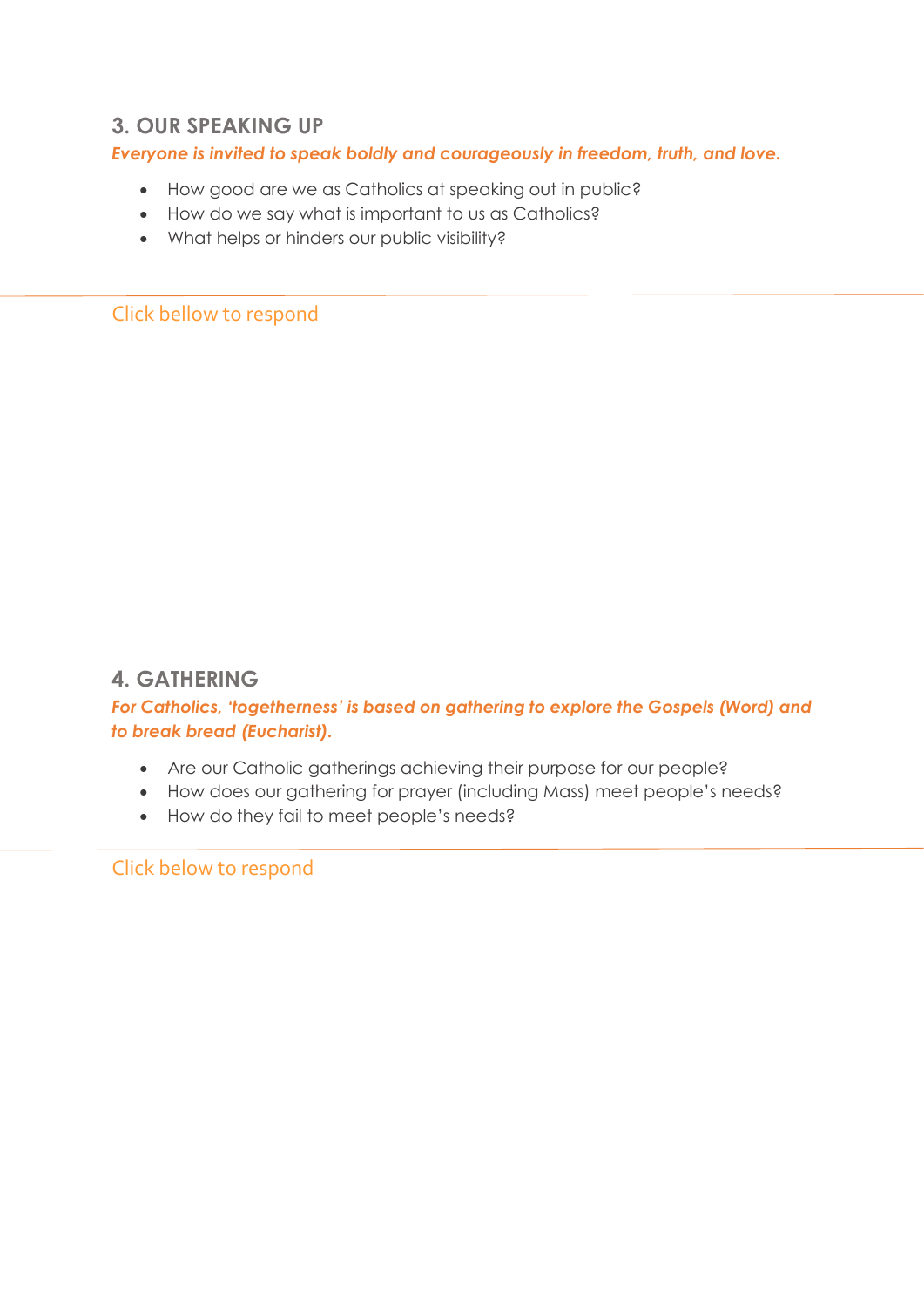#### **5. OUR MISSION**

*Walking together enables us all to accept our mission to share the Good News.*

- *Do we as Catholics take this mission seriously?*
- *How exactly do we as Church members spread the Good News of Jesus Christ?*
- *What stops us from being active in mission?*

Click below to respond

## **6. OUR CONVERSATION**

*Genuine conversation requires perseverance and patience but leads to understanding.*

- *As Catholics, how good are we at conversation both listening and sharing?*
- *Good conversation (dialogue) leads to collaboration how, and how well, do we collaborate as Catholics in our local community?*
- *In what ways could we dialogue and collaborate better with others in society (e.g. in politics, economics, culture, civil society, and those who live in poverty?)*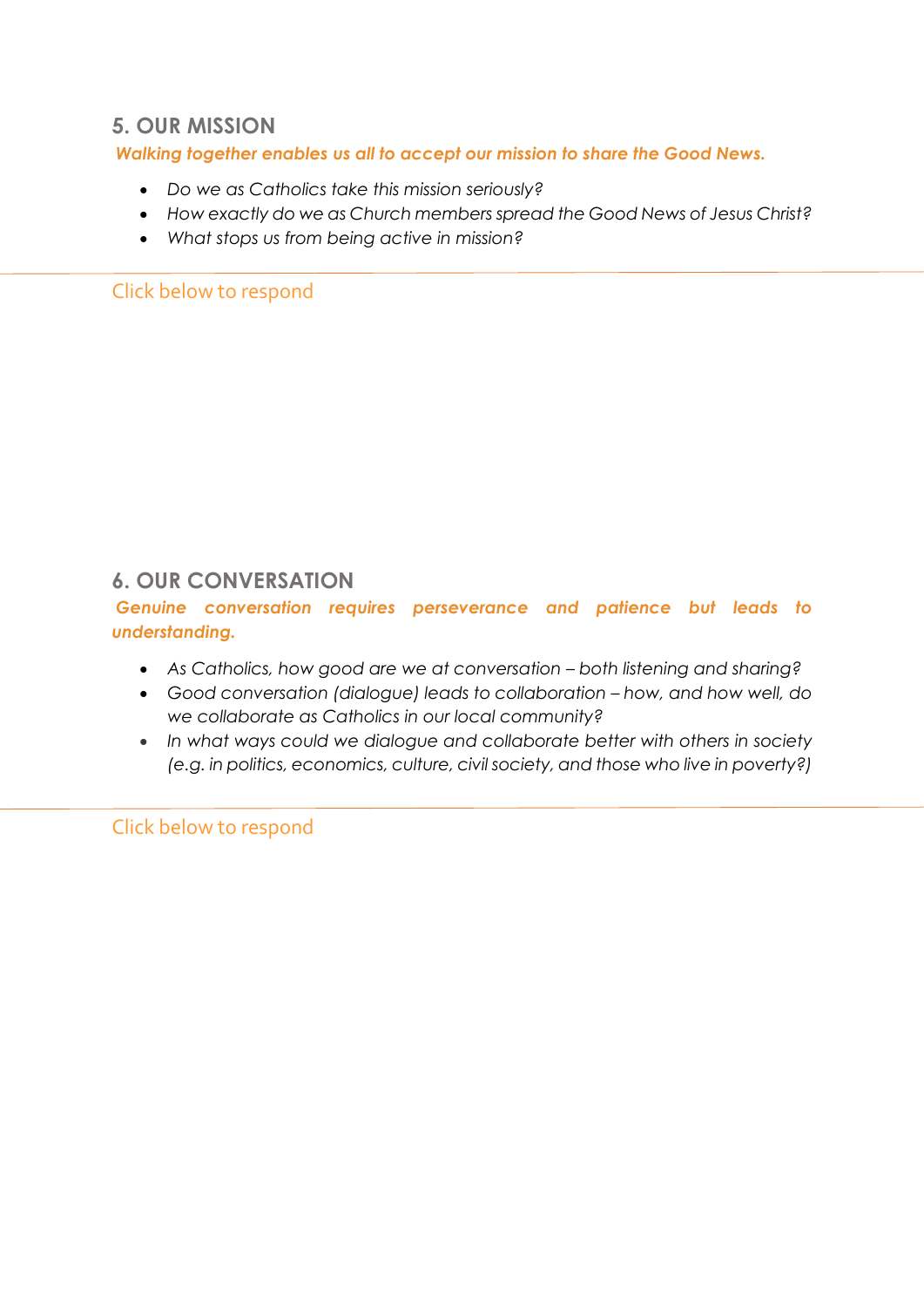# **7. WITH OTHER CHRISTIANS**

#### *Walking with other Christians is essential to our mission to share the Good News of Jesus Christ.*

- *How well do we as Catholics know our sisters and brothers in other churches?*
- *What do we share and how do we journey with Christians from other churches (denominations)?*
- *Why don't we do more together?*

#### Click below to respond

## **8. SHARING RESPONSIBILITY**

*Our Church is all about participation and shared responsibility.* 

- *Catholics aim to balance authority and governance with teamwork and coresponsibility. How well do we achieve this?*
- *How could we balance these better?*
- *How do we encourage lay involvement, participation and leadership?*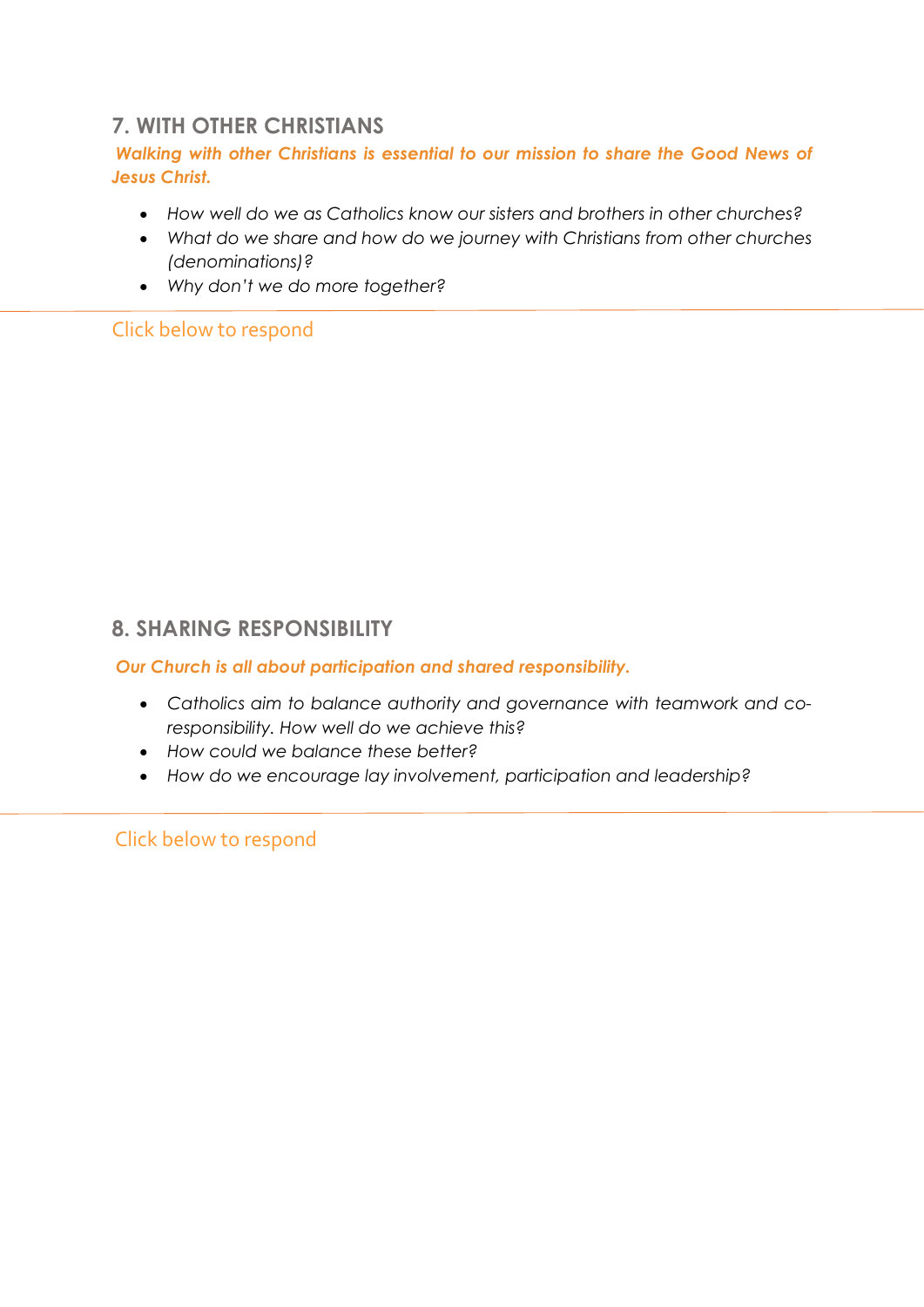# **9. OUR DECISION-MAKING**

#### *Our aim is to make decisions by discerning what the Holy Spirit is saying through our whole community.*

- *How well do you feel we do this?*
- *What methods or processes do Catholic communities use to include people in discernment and decision-making?*
- *What do you think we should do to improve our efforts in this?*

Click below to respond

## **10. LEARNING TO JOURNEY TOGETHER**

*All of us need to be open to change and ongoing learning.*

- *To what extent do you find Catholics are open to change and new learning?*
- *How do we as a Catholic community form our people to listen, participate and be open to change?*
- *Have you found Church leaders to be willing to listen, participate and remain open to new ways?*